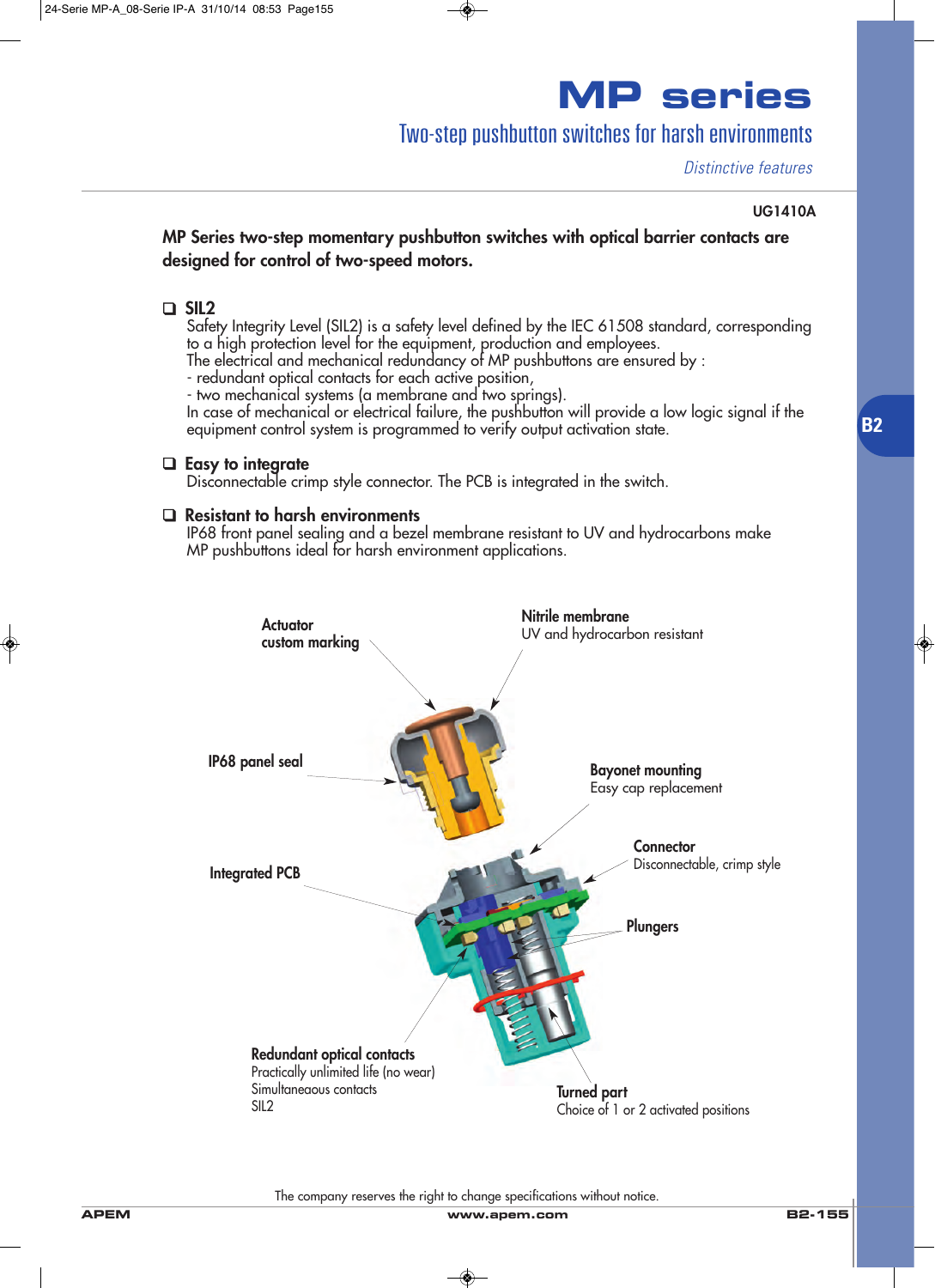## Two-step pushbutton switches for harsh environments

*Distinctive features and specifications*



❑ **SIL 2**

- ❑ **Easy to integrate**
- ❑ **Sealed to IP68**
- ❑ **UV and hydrocarbon resistant**

## **B2**

#### **ELECTRICAL AND GENERAL SPECIFICATIONS**

- Current/voltage rating : 20mA 5VDC max. / 3,3VDC min.
- Idling current : 20 to 80mA 5VDC 11 to 44mA 3,3VDC`
- NPN output signal : 20mA with 12VDC max. commutation voltage
- Operating force :
- step 1 : 11,5N ± 1,5N
- step 2 : 14,5N ± 1,5N
- Travel :
	- $-1$  step : 4 mm  $\pm 0.4$  mm
- 2 steps : 6,65 mm ± 0,4 mm
- Mechanical life expectancy : 1 million cycles on each position

#### **ENVIRONMENTAL SPECIFICATIONS**

- SIL 2 according to IEC 61508
- Sealing to IP68 according to IEC 60529
- Operating temperature : -20°C to +70°C
- Static resistance: 10KV



#### **MATERIALS**

- Case + plungers : POM
- Bezel membrane : UV and hydrocarbon resistant nitrile
- Bushing + actuator : polyamide 6/6
- Connector : disconnectable crimp-style JST SM09B-SRSS-TB
- Note : mating connector JST09SR-3S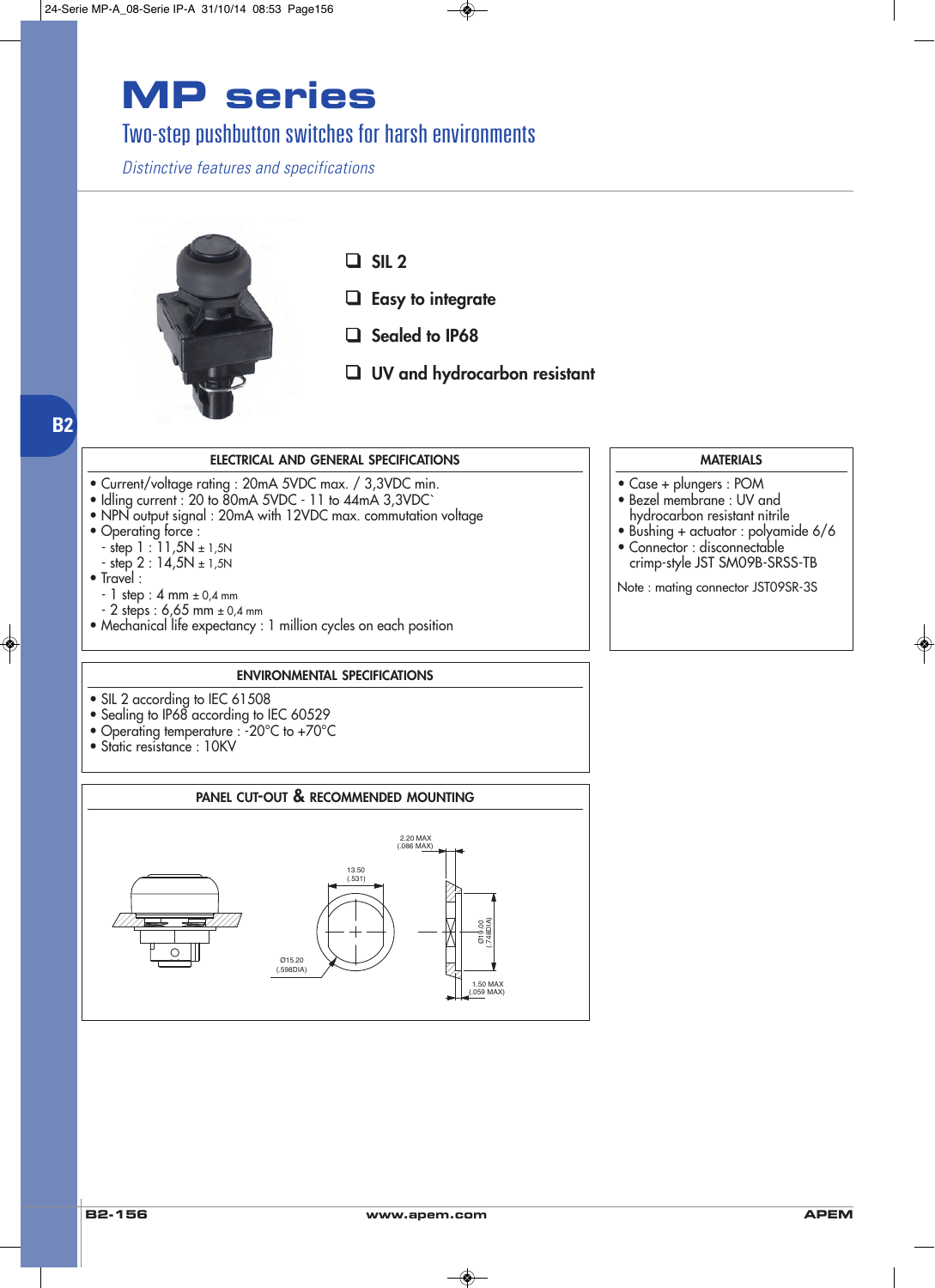# Two-step pushbutton switches for harsh environments

*Electrical information*

**B2**

## **Diagram of an optical barrier redundant in position 1**



#### **Wiring diagram for connector JST SM09B-SRSS-TB**



### **Activation state of optical cells**

|                            |       | POS 0 |       |       |       | POS <sub>1</sub> |       |       |       | POS <sub>2</sub> |       |       |       |
|----------------------------|-------|-------|-------|-------|-------|------------------|-------|-------|-------|------------------|-------|-------|-------|
| IF VCC1=1                  | BAR11 |       | BAR21 | BAR12 | BAR22 | BAR11            | BAR21 | BAR12 | BAR22 | BAR11            | BAR21 | BAR12 | BAR22 |
| IF VCC2=1                  |       |       |       |       |       |                  |       |       |       |                  |       |       |       |
| IF VCC1=1 and<br>IF VCC2=1 |       |       |       |       |       |                  |       |       |       |                  |       |       |       |

Note : MP pushbutton switches can be used in low power mode. Please contact APEM.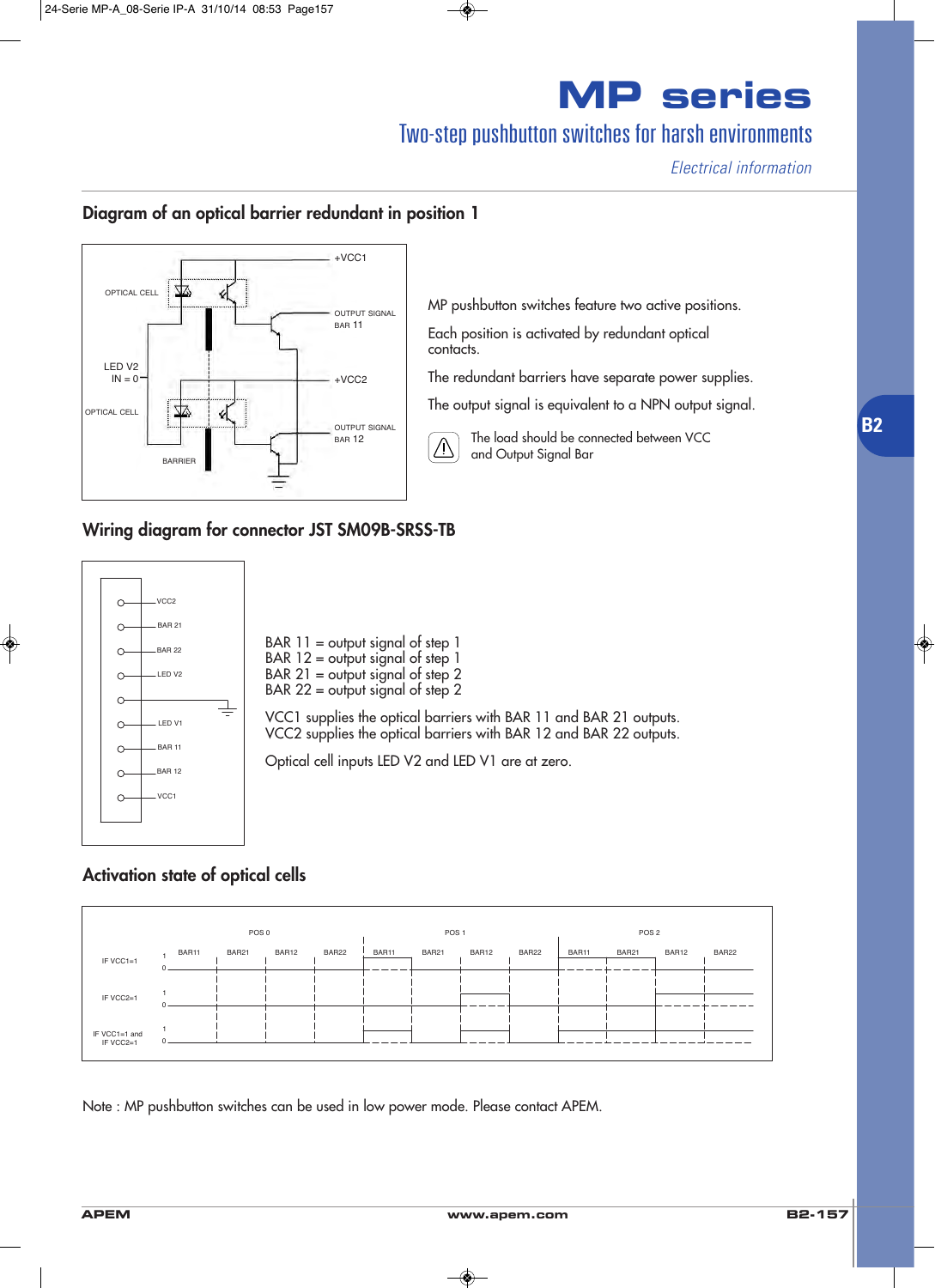# Two-step pushbutton switches for harsh environments

*Overview*



#### **ABOUT THIS SERIES**

On the following pages, you will find successively : model structure of switches and options in the same order as in above chart

**Dimensions :** first dimensions are in mm while inches are shown as bracketed numbers.



**NOTICE** : please note that not all combinations of above numbers are available. Refer to the following pages for further information.

**Packaging unit** : 25 pieces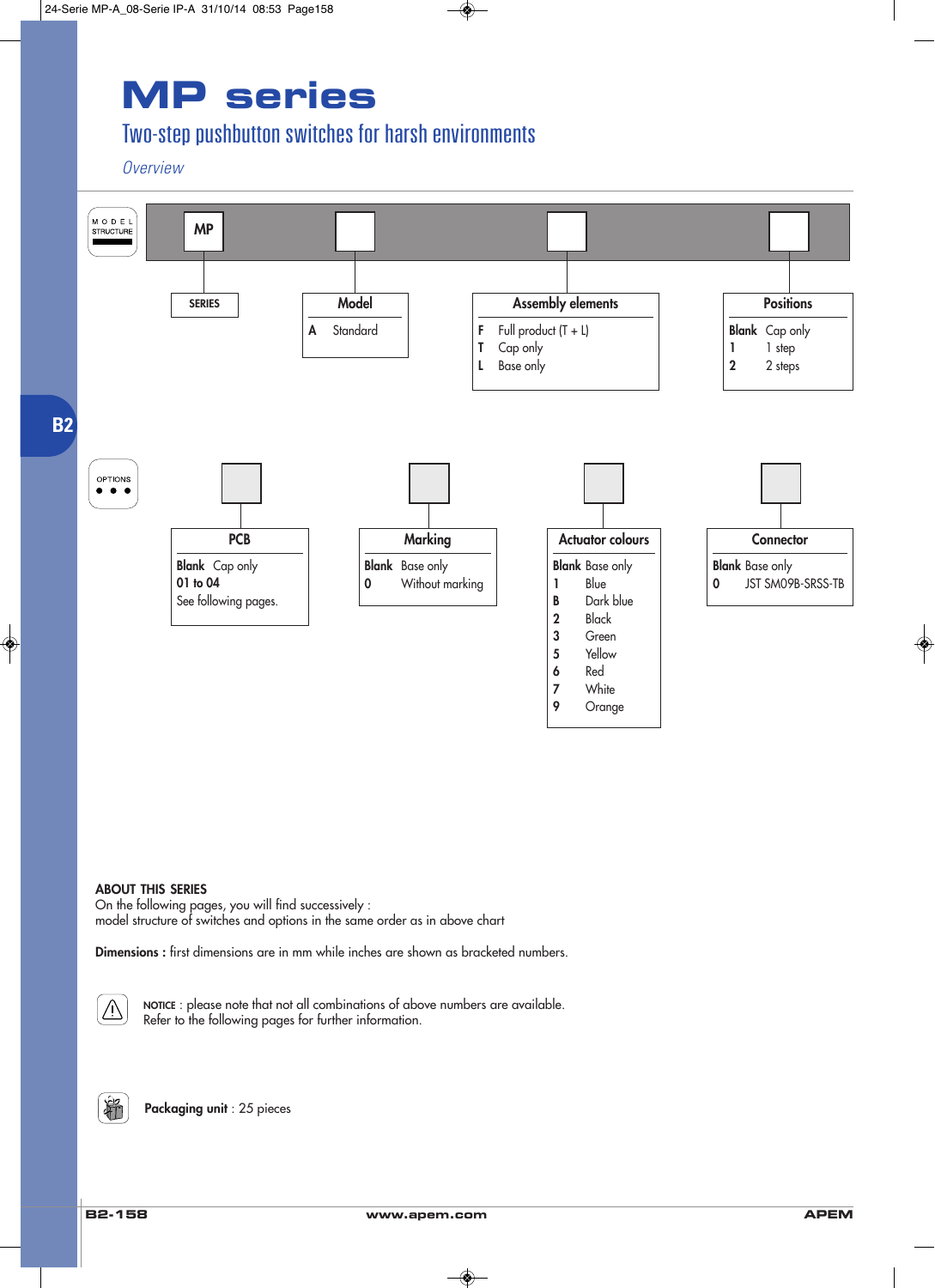

# Two-step pushbutton switches for harsh environments